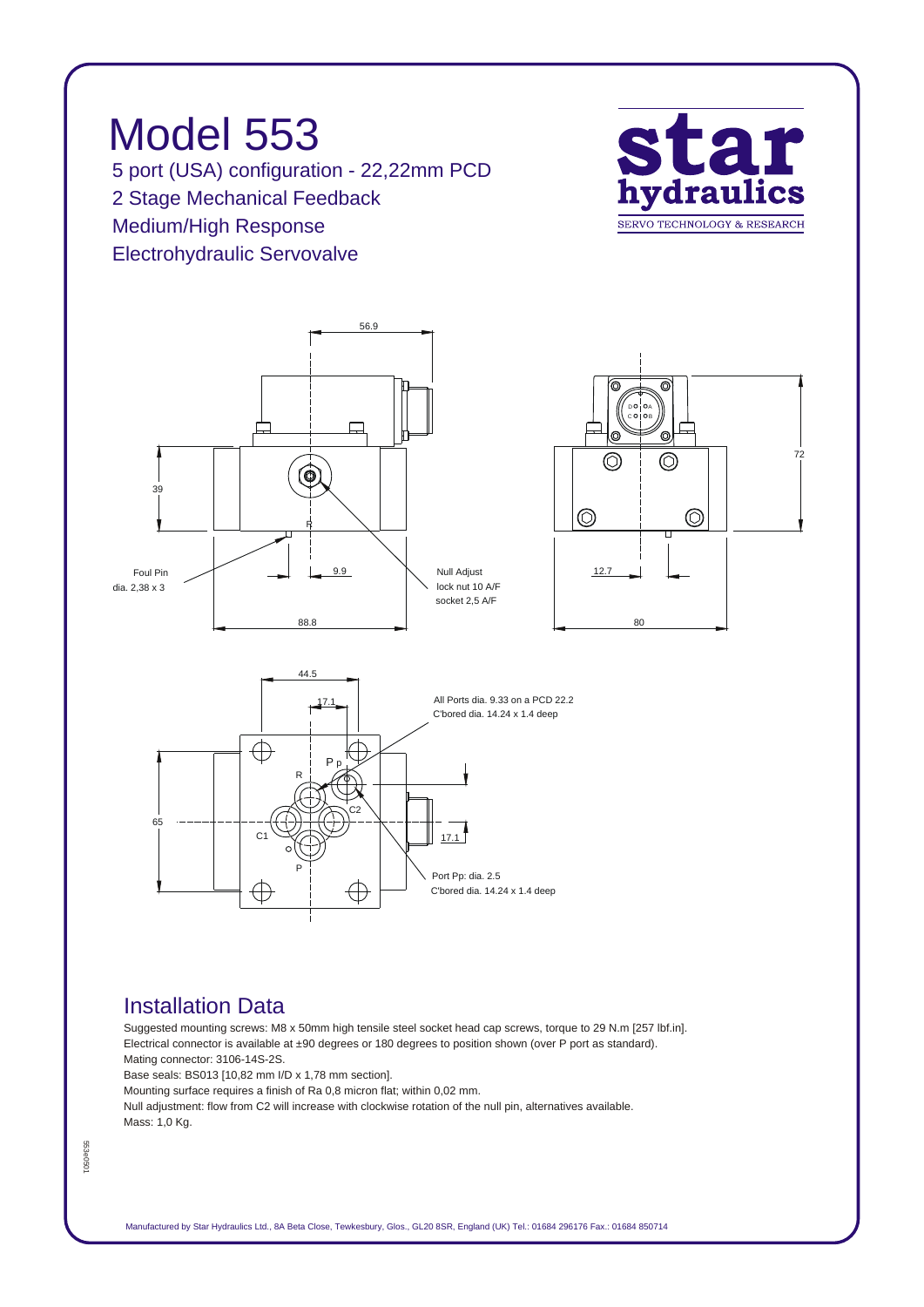## *Technical Specification*

| Threshold                                                                 | < 0.5% without dither                                                     |  |
|---------------------------------------------------------------------------|---------------------------------------------------------------------------|--|
| <b>Hysteresis</b>                                                         | < 3,0% without dither                                                     |  |
| Null bias                                                                 | $< 2.0\%$                                                                 |  |
| Null shift with<br>40°C temperature change<br>80% to 110% pressure change | $< 2.0\%$<br>$< 2.0\%$                                                    |  |
|                                                                           |                                                                           |  |
| Pressure gain                                                             | >30% supply pressure for 1% rated input signal,<br>can be as high as 100% |  |
| Supply pressure                                                           |                                                                           |  |
| minimum recommended                                                       | 15 bar                                                                    |  |
| maximum continuous                                                        | 210 bar (standard)                                                        |  |
|                                                                           | 315 bar (consult factory)                                                 |  |
| Proof pressure                                                            |                                                                           |  |
| at pressure port                                                          | 150% max supply pressure<br>100% max supply pressure                      |  |
| at return port                                                            |                                                                           |  |
| Burst pressure return port open                                           | 250% max supply pressure                                                  |  |
| External leakage                                                          | zero                                                                      |  |
| Operating temperature range                                               | -20 $^{\circ}$ C to +130 $^{\circ}$ C                                     |  |
| Fluid                                                                     | Petroleum based mineral oil<br>10 to 110 cSt at 38°C                      |  |
| Seal material                                                             | Fluorocarbon<br>other materials on request                                |  |
| Supply filtration recommended                                             | 15 micron absolute or better (Beta 15 > 75)                               |  |



*The nominal rated flow of a servovalve is the load flow under conditions of 100% electrical input and 70 bar total valve pressure drop. The load flow pressure characteristic closely approximates the theoretical square-root relationship of a sharp edged orifice (figure 1).*

*The flow tolerance for standard servovalves is ±10% of the nominal rated flow at ±100% input signal. Flow gain at null is determined by the relationship of the spool and bushing metering edges and may vary with standard production toleran ces, flow gain in the region of ±5% rated current from null may range from 50% to 200% of the nominal flow gain (figure 2).*

*The null leakage comprises of both pilot stage flow (tare leakage) and the second stage null leakage (table 1).*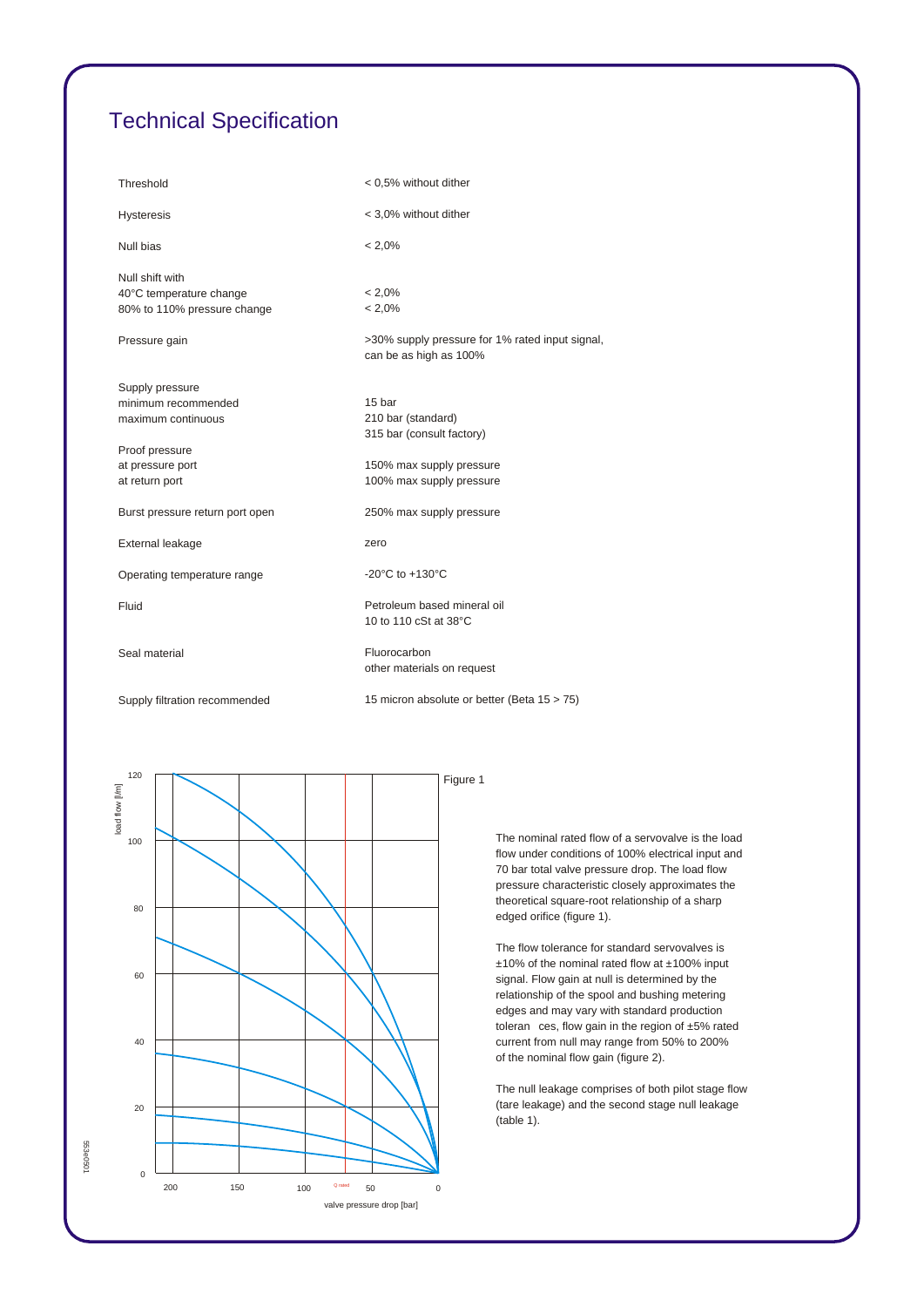

| Nominal flow ratings<br>at 70 bar differential<br>$[$ l/min $]$ | Null leakage<br>140 bar supply<br>[1/min] |
|-----------------------------------------------------------------|-------------------------------------------|
| 4                                                               | 1,0                                       |
| 10                                                              | 1,2                                       |
| 20                                                              | 1,6                                       |
| 40                                                              | 1,6                                       |
| 60                                                              | 1,6                                       |
| 75                                                              | 1,6                                       |

## *Electrical Characteristics*

| Coil Specification                           |                                 |                          | Series                           |                          | Parallel                         |  |
|----------------------------------------------|---------------------------------|--------------------------|----------------------------------|--------------------------|----------------------------------|--|
| Differential<br><b>Rated Current</b><br>[mA] | Resistance<br>per coil<br>[ohm] | Rated<br>Current<br>[mA] | Effective<br>Resistance<br>[ohm] | Rated<br>Current<br>[mA] | Effective<br>Resistance<br>[ohm] |  |
| 10                                           | 1000                            | 5                        | 2000                             | 10                       | 500                              |  |
| 15                                           | 200                             | 7,5                      | 400                              | 15                       | 100                              |  |
| 20                                           | 1200                            | 10                       | 2400                             | 20                       | 600                              |  |
| 30                                           | 300                             | 15                       | 600                              | 30                       | 150                              |  |
| 30                                           | 800                             | 15                       | 1600                             | 30                       | 400                              |  |
| 40                                           | 80                              | 20                       | 160                              | 40                       | 40                               |  |
| 60                                           | 40                              | 30                       | 80                               | 60                       | 20                               |  |
| 80                                           | 22                              | 40                       | 44                               | 80                       | 11                               |  |
| 100                                          | 27                              | 50                       | 54                               | 100                      | 13,5                             |  |
| 200                                          | 22                              | 100                      | 44                               | 200                      | 11                               |  |
| 400                                          | 22                              | 200                      | 44                               | 400                      | 11                               |  |

*Coil ratings are specified in terms of the differential rated current [mA] and the resistance per coil [ohm]*

*External connections for standard polarity (flow out of C2) are:- Parallel coil configuration: link A to C & B to D : A & C +ve, B & D -ve Series coil configuration: B & C linked : A +ve, D -ve*